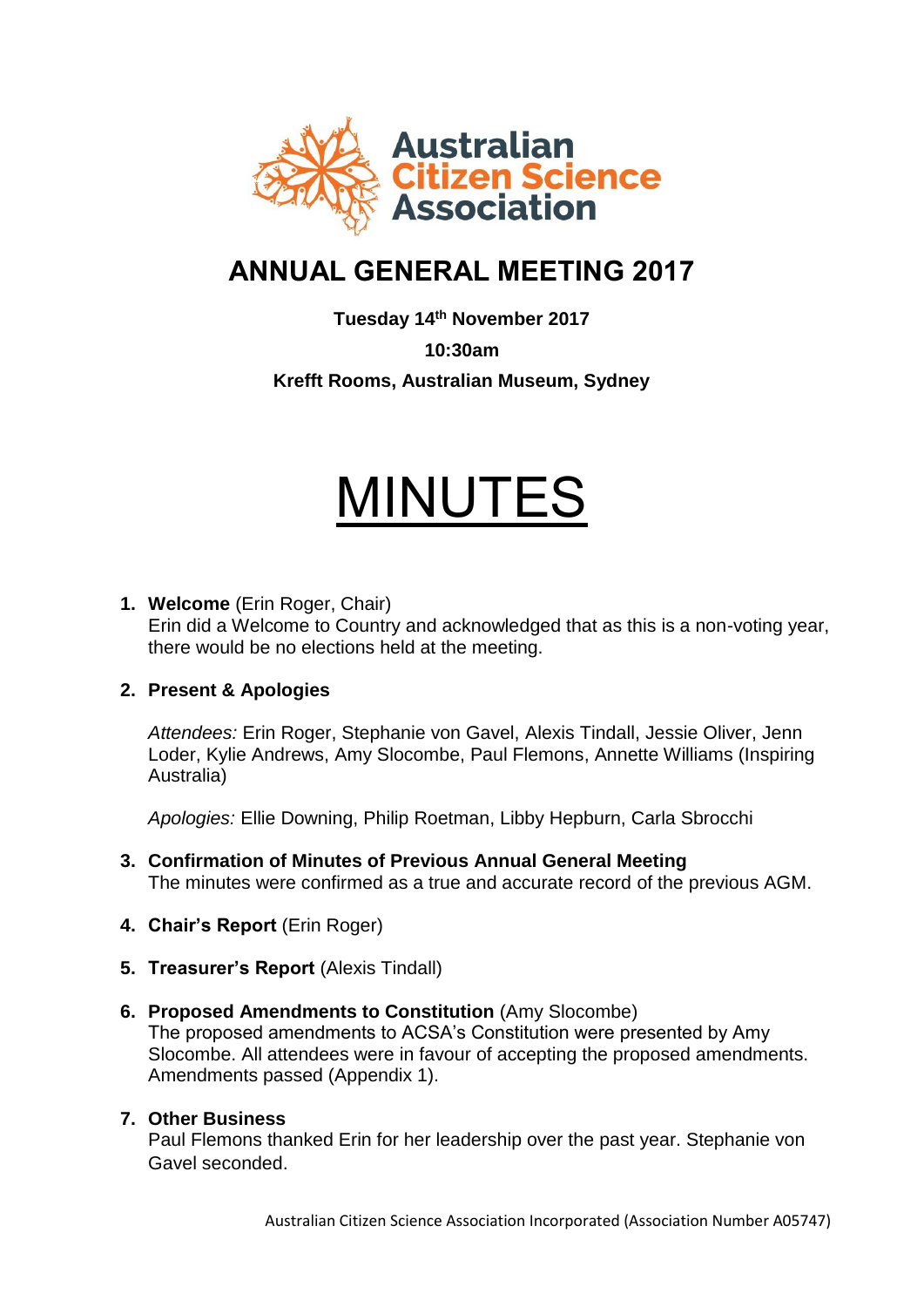**8. Meeting adjourned at 10:50am**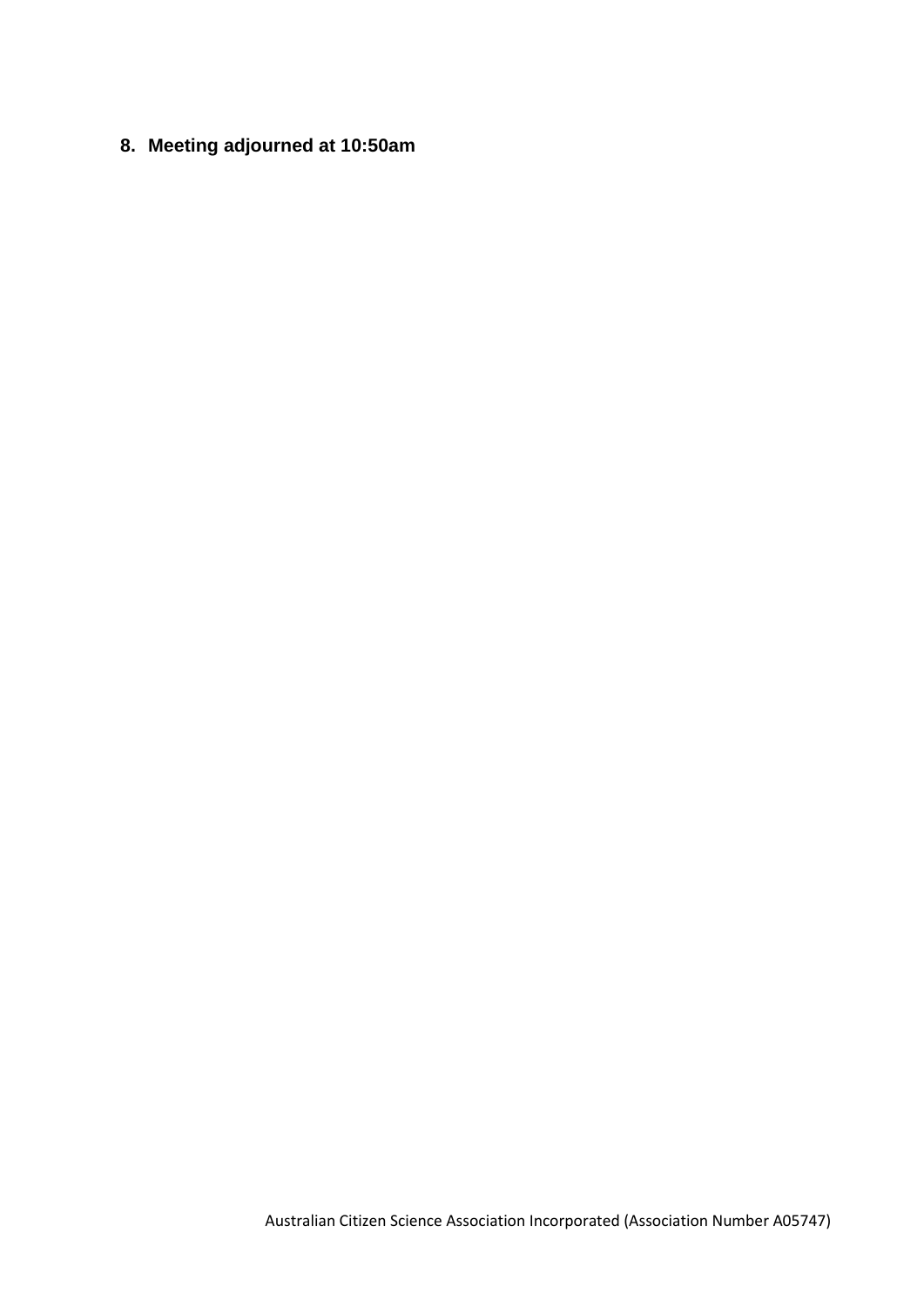# **Appendix 1**

### **Amendments to ACSA Constitution**

The following amendments to the ACSA Constitution were tabled and passed at the Annual General Meeting of the Australian Citizen Science Association held at the Australian Museum on 14 November 2017.

Additions to the text are denoted with an underline, omissions with a strikethrough.

#### **Membership Subscriptions**

*To provide flexibility in when membership fees are calculated from – in the initial phase of instigating Membership fees and subscriptions - the Management Committee has decided that for administrative purposes it is more efficient for membership to be calculated annually from the date of subscription, rather than calculating a pro-rata amount according to the Financial Year. The proposed amendment allows this but also enables ACSA to move to Financial Year subscriptions if needed.* 

Proposed amendment:

#### **4. MEMBERSHIP SUBSCRIPTIONS**

#### <span id="page-2-0"></span>**4.1 Subscriptions**

- (a) All Members must pay such Subscriptions and by such dates to the Association as may be determined by the Management Committee from time to time., which may be prorataed for the first year if a Member joins after the commencement of the Financial Year in which they become a Member.
- (b) Each Member will whenever requested in writing by the Association to do so, provide such information as is reasonably required by the Association in order to calculate the Member's annual Subscription.

#### **4.2 Timing of Payment**

- (a) Each Member must pay their first Subscription pursuant to clauses 3.2(c), 3.3(d), 3.4(c), 3.5(e) or 3.6(c).
- (b) After the first Subscription, all Subscriptions are then payable  $\frac{\text{annually}}{\text{in}}$  advance of  $\frac{4}{3}$ July in each Year in accordance with clause [4.1](#page-2-0) unless otherwise agreed by the Management Committee.

#### **Term of office for Committee Members**

*The current clause in the Constitution is not clear as to the period of their office and it is proposed that that the term of office is 2 years rather than 3 years.* 

#### **10.3 Term of Office**

- (a) A Committee Member holds office for two (2) years namely from the conclusion of the Annual General Meeting at which they were elected until the conclusion of the second third Annual General Meeting following their election, unless the Committee Member sooner resigns, vacates the office or is disqualified from holding the office.
- (b) Newly elected Committee Members take office with effect from the conclusion of the Annual General Meeting at which they are elected.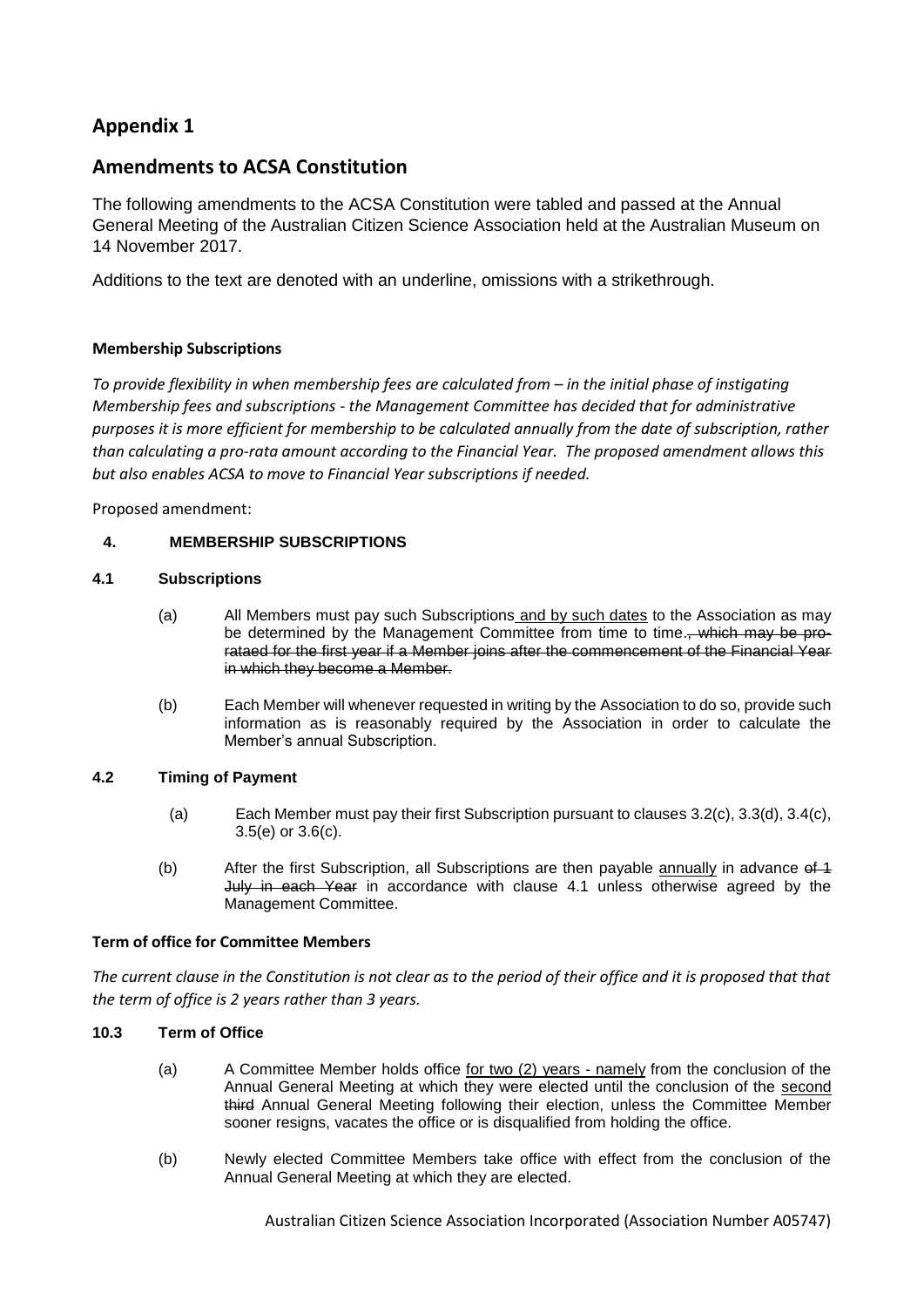#### **Election Process**

*To simplify the election process, it is proposed that preferential ranking is removed (this can be determined according the ballot arrangements the Management Committee determines. There is still election for separate office bearers and general representatives. These changes essentially reflect the model constitution suggested by the ACT regulator.*

Delete 11.2 below and replace with new 11.2

#### **11.2 Election Process**

- (a) The Secretary will prepare the ballot papers and determine the manner in which votes are marked thereon.
- (b) Each Member entitled to vote present at the Annual General Meeting must vote for candidates using a voting paper or Technology provided by the Association for that purpose. A preference ranking must be given to each candidate and any voting paper which does not include a preference ranking is invalid.
- (c) Separate elections must be held for each of the following positions:
	- (i) Chair;
	- (ii) Vice Chair;

(iii) Secretary;

(iv) Treasurer; and

- $(v)$  two general representatives.
- (d) If only one candidate is nominated for a position, they are taken to be elected to the position with no need for an election.
- (e) Before the return of voting papers, the Management Committee must appoint two (2) scrutineers.
- (f) The scrutineers must total the votes allocated to each candidate on the voting papers and then report to the Secretary with the result of the vote.
- <span id="page-3-0"></span>(g) The candidate(s) with the highest number of first preference votes is elected to the office which they were nominated for.
- (h) In the event of the process in clause [10.3\(g\)](#page-3-0) producing a tied result the successful candidates will be elected on the basis of second preferences and so on until a result has been determined.
- (i) The Secretary will announce the result of the election at the Annual General Meeting.